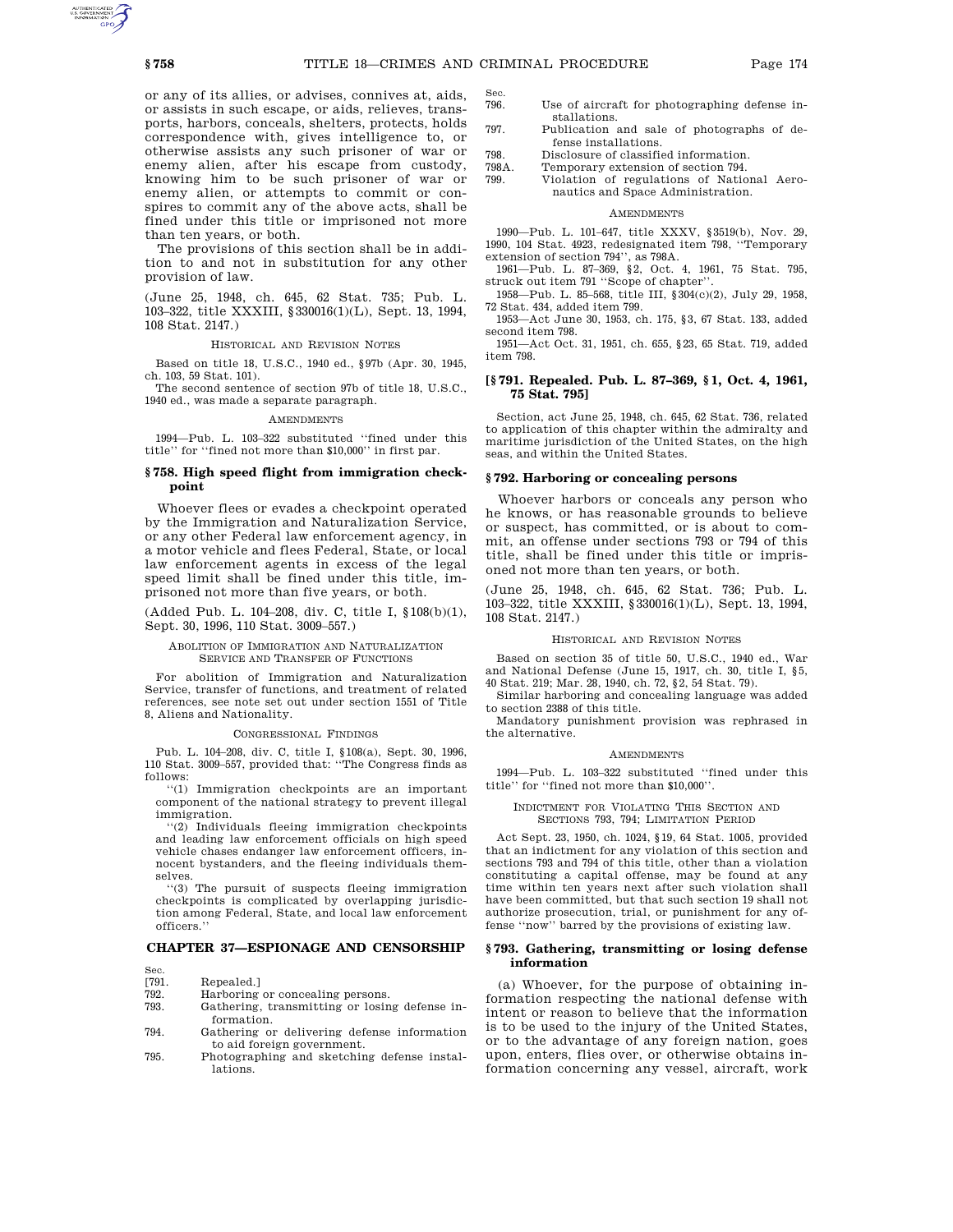of defense, navy yard, naval station, submarine base, fueling station, fort, battery, torpedo station, dockyard, canal, railroad, arsenal, camp, factory, mine, telegraph, telephone, wireless, or signal station, building, office, research laboratory or station or other place connected with the national defense owned or constructed, or in progress of construction by the United States or under the control of the United States, or of any of its officers, departments, or agencies, or within the exclusive jurisdiction of the United States, or any place in which any vessel, aircraft, arms, munitions, or other materials or instruments for use in time of war are being made, prepared, repaired, stored, or are the subject of research or development, under any contract or agreement with the United States, or any department or agency thereof, or with any person on behalf of the United States, or otherwise on behalf of the United States, or any prohibited place so designated by the President by proclamation in time of war or in case of national emergency in which anything for the use of the Army, Navy, or Air Force is being prepared or constructed or stored, information as to which prohibited place the President has determined would be prejudicial to the national defense; or

(b) Whoever, for the purpose aforesaid, and with like intent or reason to believe, copies, takes, makes, or obtains, or attempts to copy, take, make, or obtain, any sketch, photograph, photographic negative, blueprint, plan, map, model, instrument, appliance, document, writing, or note of anything connected with the national defense; or

(c) Whoever, for the purpose aforesaid, receives or obtains or agrees or attempts to receive or obtain from any person, or from any source whatever, any document, writing, code book, signal book, sketch, photograph, photographic negative, blueprint, plan, map, model, instrument, appliance, or note, of anything connected with the national defense, knowing or having reason to believe, at the time he receives or obtains, or agrees or attempts to receive or obtain it, that it has been or will be obtained, taken, made, or disposed of by any person contrary to the provisions of this chapter; or

(d) Whoever, lawfully having possession of, access to, control over, or being entrusted with any document, writing, code book, signal book, sketch, photograph, photographic negative, blueprint, plan, map, model, instrument, appliance, or note relating to the national defense, or information relating to the national defense which information the possessor has reason to believe could be used to the injury of the United States or to the advantage of any foreign nation, willfully communicates, delivers, transmits or causes to be communicated, delivered, or transmitted or attempts to communicate, deliver, transmit or cause to be communicated, delivered or transmitted the same to any person not entitled to receive it, or willfully retains the same and fails to deliver it on demand to the officer or employee of the United States entitled to receive it; or

(e) Whoever having unauthorized possession of, access to, or control over any document, writing, code book, signal book, sketch, photograph, photographic negative, blueprint, plan, map, model, instrument, appliance, or note relating to the national defense, or information relating to the national defense which information the possessor has reason to believe could be used to the injury of the United States or to the advantage of any foreign nation, willfully communicates, delivers, transmits or causes to be communicated, delivered, or transmitted, or attempts to communicate, deliver, transmit or cause to be communicated, delivered, or transmitted the same to any person not entitled to receive it, or willfully retains the same and fails to deliver it to the officer or employee of the United States entitled to receive it; or

(f) Whoever, being entrusted with or having lawful possession or control of any document, writing, code book, signal book, sketch, photograph, photographic negative, blueprint, plan, map, model, instrument, appliance, note, or information, relating to the national defense, (1) through gross negligence permits the same to be removed from its proper place of custody or delivered to anyone in violation of his trust, or to be lost, stolen, abstracted, or destroyed, or (2) having knowledge that the same has been illegally removed from its proper place of custody or delivered to anyone in violation of its trust, or lost, or stolen, abstracted, or destroyed, and fails to make prompt report of such loss, theft, abstraction, or destruction to his superior officer—

Shall be fined under this title or imprisoned not more than ten years, or both.

(g) If two or more persons conspire to violate any of the foregoing provisions of this section, and one or more of such persons do any act to effect the object of the conspiracy, each of the parties to such conspiracy shall be subject to the punishment provided for the offense which is the object of such conspiracy.

(h)(1) Any person convicted of a violation of this section shall forfeit to the United States, irrespective of any provision of State law, any property constituting, or derived from, any proceeds the person obtained, directly or indirectly, from any foreign government, or any faction or party or military or naval force within a foreign country, whether recognized or unrecognized by the United States, as the result of such violation. For the purposes of this subsection, the term ''State'' includes a State of the United States, the District of Columbia, and any commonwealth, territory, or possession of the United States.

(2) The court, in imposing sentence on a defendant for a conviction of a violation of this section, shall order that the defendant forfeit to the United States all property described in paragraph (1) of this subsection.

 $(3)$  The provisions of subsections  $(b)$ ,  $(c)$ , and (e) through (p) of section 413 of the Comprehensive Drug Abuse Prevention and Control Act of 1970 (21 U.S.C. 853(b), (c), and (e)–(p)) shall apply to—

(A) property subject to forfeiture under this subsection;

(B) any seizure or disposition of such property; and

(C) any administrative or judicial proceeding in relation to such property,

if not inconsistent with this subsection.